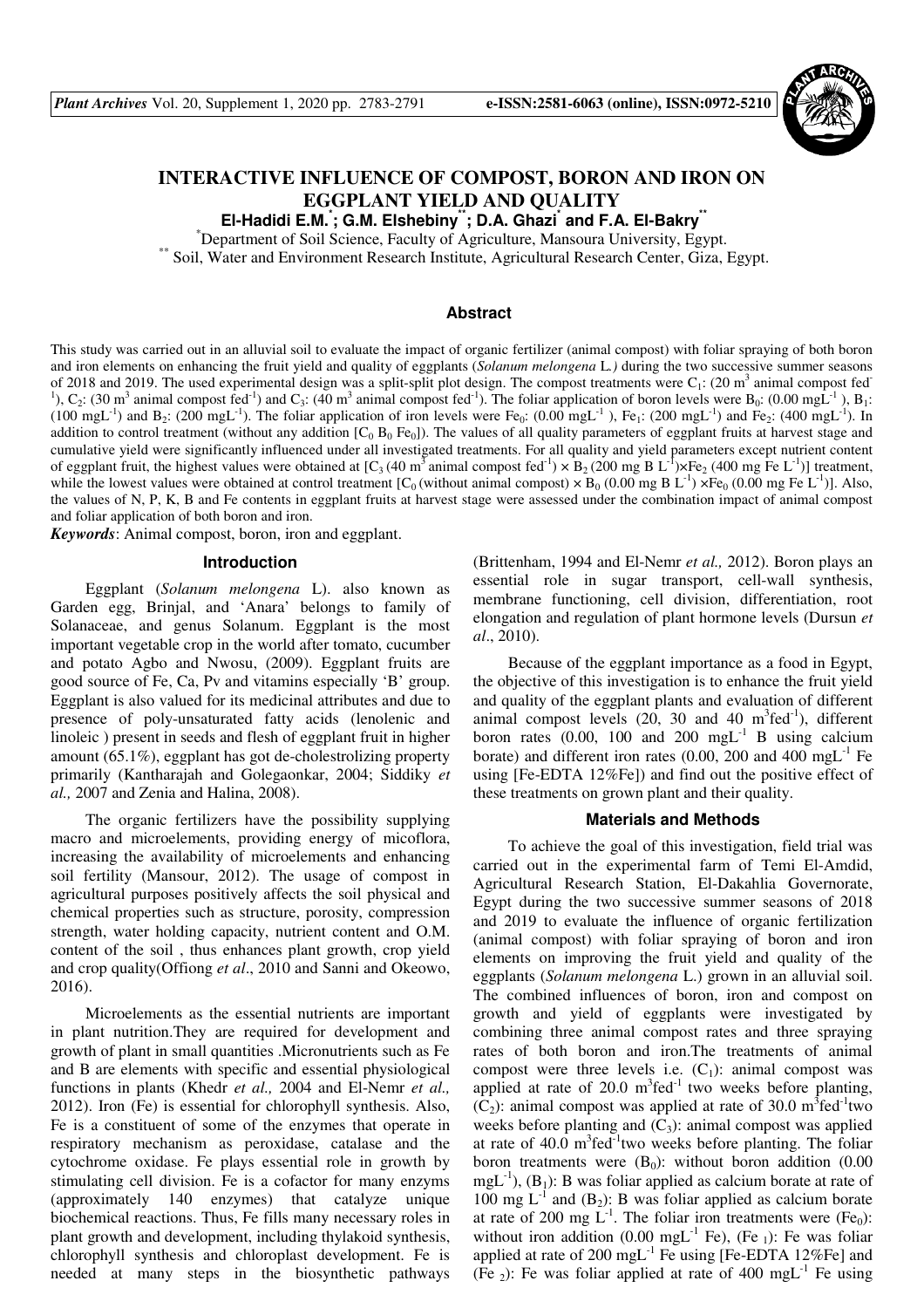[Fe-EDTA 12%Fe]. The treatments of the field trial were 3 "animal compost levels"  $\times$ 3 "boron rates"  $\times$  3 "iron rates" in addition to control treatment  $C_0$   $B_0$  Fe<sub>0</sub> (without any addition of compost  $C_0$  and without foliar spraying of both boron  $B_0$ and iron  $Fe<sub>0</sub>$ ) each treatment was done in 3 replicates. The used experimental design was split-split plot design.

According to Dewis and Fertias (1970), the soil used was analyzed before sowing as a routine work. Table 1 shows some chemical and physical properties of experimental soil. Chemical analysis of the experimental animal compost are presented in Table (2).

| Particle size distribution $(\%$ ) |                                 |             |             | <b>Textural</b><br>class<br>class |                             | $EC, dSm^{-1*}$ | $pH$ **  | CaCO <sub>3</sub>                      |      | O.M    | F.C   | <b>SP</b> |
|------------------------------------|---------------------------------|-------------|-------------|-----------------------------------|-----------------------------|-----------------|----------|----------------------------------------|------|--------|-------|-----------|
| C. sand                            | F. sand                         | Silt        | <b>Clay</b> |                                   | Sandy clay loamy            |                 |          |                                        |      | $(\%)$ |       |           |
| 3.55                               | 25.12                           | 37.92 33.41 |             |                                   |                             | 0.90            | 8.02     | 4.66                                   |      | 1.81   | 31.75 | 63.5      |
|                                    | Soluble cations (meq $L^{-1}$ ) |             |             |                                   | Soluble anions (meq $L^1$ ) |                 |          | Available element, mg kg <sup>-1</sup> |      |        |       |           |
| $Ca^{++}$                          | $Mg^{++}$                       | $Na+$       | $K^+$       | CO <sub>3</sub>                   | HCO <sub>3</sub>            |                 | $SO_4^-$ |                                        | P    | K      | в     | Fe        |
| 3.00                               | . 40                            | 3.10        | .50         |                                   | 0.75                        | 4.05            | 4.20     | 57.9                                   | 5.00 | 181.   | 0.81  | 2.95      |

**Table 1 :** Some physical and chemical characteristics of the experimental soil before cultivating eggplant seedlings.

\* Soil Electrical Conductivity (EC) and soluble ions were determined in saturated soil paste extract.

\*\* Soil pH was determined in soil suspension (1: 2.5).

**Table 2 :** Chemical analysis of the animal compost used in experiment.

| <b>Weight of <math>m^3</math> kg</b> <sup>-1</sup> | pH 1:10          | EC $(1:10)$ $(dSm^{-1})$                                          | O.M   |               | Organic carbon              | <b>Total N</b> | C/N  | <b>Total P</b> | <b>Total K</b> |
|----------------------------------------------------|------------------|-------------------------------------------------------------------|-------|---------------|-----------------------------|----------------|------|----------------|----------------|
|                                                    |                  |                                                                   |       |               | $\mathcal{O}_{\mathcal{O}}$ | ratio          |      | $\%$           |                |
| 645                                                | 6.63             | 4.09                                                              | 32.82 |               | 19.08                       |                | 15.7 | 0.42           | 0.66           |
|                                                    |                  | Available micronutrients and heavy metals. (mg kg <sup>-1</sup> ) |       |               |                             |                |      |                |                |
| Iron                                               | <b>Manganese</b> | Boron                                                             |       | Copper        | Zinc                        |                | Lead | <b>Nickel</b>  | Cadmium        |
| 61.32                                              | 26.40            | 5.0                                                               |       | 18.43<br>5.65 |                             |                | 6.38 | 0.89           | 2.05           |

Seeds of eggplants (*Solanum melongena* L., Sawad Ellel variety) were sown in the nursery on  $21<sup>th</sup>$  April in both seasons of the study, after 45 days from sowing the seedlings were transplanted in the north side of the row. At soil preparation, the compost manure was applied according to treatments two weeks before planting. The spraying of Fe-EDTA and calcium borate with the above-mentioned rates was repeated 2-times. The first spraying was after 30 and 45 days from transplanting for iron and boron, respectively, while the second spraying was after 45 and 60 days from transplanting for iron and boron, respectively. Harvesting started on September 2 (after 90 days from transplanting) and continued until September 30 with one week intervals period in both seasons. Number of pickings was 5 in both seasons.

**Quality parameters:** Recorded chemical traits of eggplant fruits were N, P, K, Fe and B concentrations of fruits, Anthocyanin fruit content (mg/100g FW),Total phenolic compounds fruit content (mg/g Dw) and Total soluble solids content (TSS %) of the fresh eggplant fruits. Recorded physical characters of eggplant fruits were average fruit weight (g), average fruit diameter (cm) and average fruit length (cm). Fruit yield parameters of eggplant were early recorded and total yield (ton/fed).

**Chemical Analysis of fruits:** To determine N, P, K, Ca, Fe and B concentrations in eggplant fruits, 0.4 g crude dried kept powder from each sample was wet digested with a mixture of concentrated perchloric (HClO4) and sulphoric  $(H<sub>2</sub>SO<sub>4</sub>)$  acids, then heated until become clear solution, then it was transferred into 100 ml measuring flask and kept for chemical determinations (Gotteni *et al*., 1982). Total –N, total-P and total-K were determined as described by Jones *et al*. (1991), Peters *et al*. (2003) and Peters *et al.* (2003), respectively. Boron concentration was determined by colorimetric method as mentioned by Bingham (1982), while iron concentration was determined by atomic absorption

spectrophotomer as described by Chapman and Pratt (1978). Total soluble solids (TSS %) was estimated according to A.O.A.C (1980). The carotene  $(mg100g^{-1})$  content of eggplant shoots was measured spectrophotometrically as described by Ranganna (1997). Total anthocyanin content of eggplant fruit extracts was measured colorimetrically according to the method described by Du and Francis (1973). Also,above eggplant fruits was used to measure the total phenolic compounds using the modified Folin-Ciocaltue colorimetric method according to (Eberhardt *et al.,* 2000).

**Statistical analysis:** was calculated using CoStat (Version 6.303, CoHort, USA, 1998–2004), data were statistically analyzed according to Gomez and Gomez (1984).

# **Results and Discussion**

### **Fruit Quality Traits**

# **(i) Average fruit weight (g), fruit diameter and length (cm)**

Data illustrated in Tables (3 and 4) show the effect of different levels of animal compost, boron and iron applications and their interactions on the average values of eggplant fruit characters such as fruit weight (g), fruit diameter and length (cm) during the two successive summer seasons of 2018 and 2019.

From data of Table (3), the highest values of all aforementioned traits are obtained from  $C_3$  treatment (40 m<sup>3</sup> animal compost fed<sup>-1</sup>) compared to other treatments. The  $C_2$ treatment  $(30 \text{ m}^3 \text{ animal compost fed}^{-1})$  came in the second order, then  $C_1$  (20 m<sup>3</sup> animal compost fed<sup>-1</sup>). This trend was found for the two studied seasons. Also, data in the same Table (3) show the individual effect of boron applications on average fruit weight (g), fruit diameter and length (cm)in the both studied seasons and indicate that foliar application of 200mg B  $L^{-1}$  (B<sub>2</sub> treatment) recorded the highest values of all aforementioned traits of eggplant fruit compared to other treatments in this respect. Also, the  $B_1$  treatment (100mg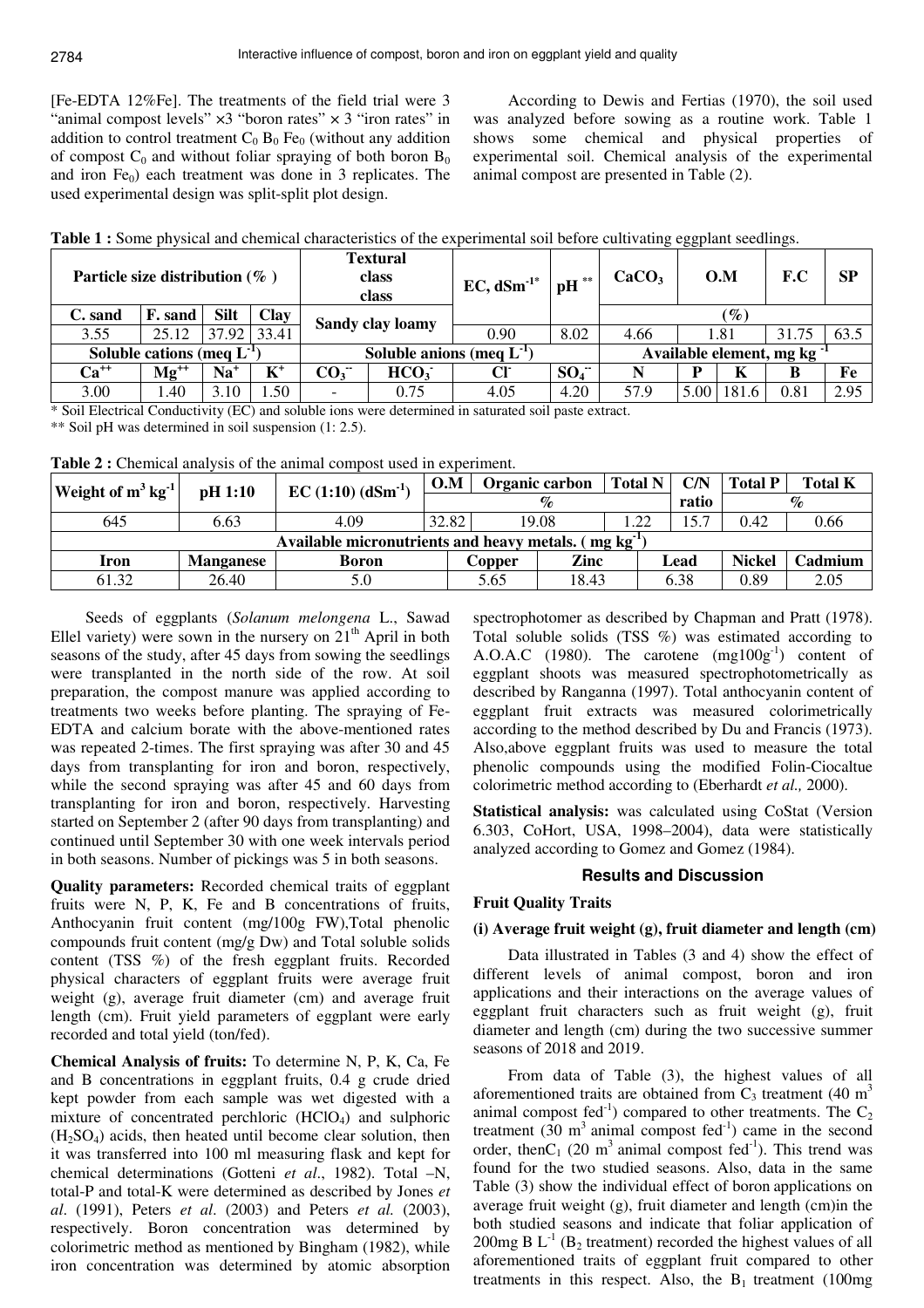$BL^{-1}$ ) increased the values of all aforementioned traits more than control treatment ( $B_0$ : 0.0 mg B  $L^{-1}$ ), where the lowest values were found at the control treatment (without application of boron). The trend of iron effect on all aforementioned traits looks just like the trend of boron effect. This trend was found for the both studied seasons.

The interaction effect among the treatments under study on average fruit weight (g), fruit diameter and length (cm) in both studied seasons of eggplant are presented in Table (4). It could be observed that; the values of fruit weight (g), fruit diameter and length (cm) of eggplant were significantly affected due to addition of all investigated treatments, where the highest values in both studied seasons were noticed at  $[C_3]$ (40 m<sup>3</sup> animal compost fed<sup>-1</sup>)  $\times$  B<sub>2</sub> (200 mg B L<sup>-1</sup>) $\times$ Fe<sub>2</sub> (400 mg Fe  $L^{-1}$ )] treatment, while the lowest values were obtained at control treatment  $[C_0$  (without animal compost)  $\times$  B<sub>0</sub> (0.00) mg B  $L^{-1}$ )  $\times$ Fe<sub>0</sub> (0.00 mg Fe  $L^{-1}$ )]. Data in the same Table, also reveal that; spraying boron at rate of 200 mg B  $L^{-1}$  (B<sub>2</sub>) with spraying iron at rate of 400 mg Fe  $L^{-1}$  gave higher fruit weight (g), fruit diameter and length (cm) of eggplant at any level of compost compared to the same compost level without both boron and iron application. For example, under  $C_1$  treatment (20 m<sup>3</sup> animal compost fed<sup>-1</sup>), the highest values of fruit weight (g), fruit diameter and length (cm) of eggplant were at  $[B_2(200 \text{ mg } B L^{-1}) \times Fe_2(400 \text{ mg } Fe L^{-1})]$  treatment, while the lowest values were at [  $B_0$  (0.0 mg B L<sup>-1</sup>) $\times$  Fe<sub>0</sub>  $(0.00 \text{ mg} \text{ Fe } L^{-1})$ ] treatment. This trend was realized under both other levels of compost  $(C_2$  and  $C_3$ treatments), but the obtained values were increased as the levels of compost was increased. The present results agree with those obtained by Sharma and Brar (2008); Agbo *et al*. (2012); Bozorgi (2012); Abd El-Gawad and Osman (2014); and Hussein and Muhammed (2017).

#### **(ii) Nutritional content in eggplant fruits.**

Data illustrated in Tables (5 and 6) reflect the effect of compost, boron, iron and their interactions on nitrogen, phosphorus and potassium percentages as well as boron and iron concentrations (mg  $kg^{-1}$ ) in fruits of eggplant at harvest stage during the two seasons of 2018 and 2019.

Data in Table (5) indicate that applying animal compost to the soil before sowing at rate of 20, 30 and 40  $m<sup>3</sup>$  fed<sup>-</sup> <sup>1</sup> pronouncedly affected the values of N, P and K  $%$  as well as B and Fe  $(mg kg<sup>-1</sup>)$  in eggplant fruits at harvest stage during both seasons. The values of N, P and K  $\%$  as well as B and Fe  $(mg kg<sup>-1</sup>)$  in eggplant fruits significantly increased with the increase of added compost level , where the highest values of N, P and K % as well as B and Fe (mg  $kg^{-1}$ ) were realized due to the addition of 40 m<sup>3</sup> compost fed<sup>-1</sup> (C<sub>3</sub>) as soil application followed by 20 m<sup>3</sup> compost fed<sup>-1</sup>(C<sub>2</sub>) and lately 20 m<sup>3</sup> compost fed<sup>-1</sup> (C<sub>1</sub>), respectively.

Regarding the individual effect of boron foliar spraying on N, P and K percentages as well as B and Fe concentration  $(mg kg<sup>-1</sup>)$ , data in the same Table (5) indicate that the values of all above mentioned nutritional contents in eggplant fruits were significantly increased as the levels of B were increased. In this connect; the highest values were realized for the plants treated with boron foliar spraying at rate of 200 mg B  $L^{-1}$  (B<sub>2</sub>) while, the lowest one was obtained for B<sub>0</sub> treatment  $(0.0 \text{ mg } B L^{-1})$ . As for individual effect of iron element on the values of all above mentioned nutritional contents in eggplant fruits; data in the same Table (5) indicate that the values of all above mentioned nutritional

contents in eggplant fruits were significantly increased as the levels of iron were increased except the values of boron concentration  $(mg \text{ kg}^{-1})$  in fruits which significantly increased with increasing iron rate from 0.0 to 200 mgL<sup>-1</sup>(Fe<sub>1</sub>) treatment) and then significantly decreased with increasing addition of iron to 400 mgL<sup>-1</sup>(Fe<sub>2</sub> treatment). In this connect; the highest values of all above mentioned nutritional elements , except boron concentration (mg  $kg^{-1}$ ), in eggplant fruits were realized for the plants treated with iron foliar spraying at rate of 400 mg Fe  $L^{-1}$  (Fe<sub>2</sub>) while, the lowest one was recorded for the Fe<sub>0</sub> treatment (0.00 mg Fe  $L^{-1}$ ). On the other hand; the highest values of boron concentration (mg kg-<sup>1</sup>) in fruits were realized for the plants treated with iron foliar spraying at rate of 200 mg Fe  $L^{-1}$  (Fe<sub>1</sub>) while, the lowest one was found at the Fe<sub>0</sub> treatment (0.0 mg Fe  $L^{-1}$ ). The same trend was true during the second season.

The interaction effect between the treatments under investigation are presented in Table (6). It could be observed that; the values of N, P and K  $%$  as well as B and Fe  $(mg kg<sup>-1</sup>)$  in fruits of eggplant were significantly affected due to the application of all investigated treatments , where the application of compost at a rate of 40  $m<sup>3</sup>$  fed<sup>-1</sup> (C<sub>3</sub>) with combination between boron at a rate of 200 mg  $L^{-1}$  (B<sub>2</sub>) and iron at a rate of 200 mg  $L^{-1}$  (Fe<sub>1</sub>) produced higher values of aforementioned nutritional contents in fruits, except Fe concentration (mg  $kg^{-1}$ ) in both investigated seasons which recorded the highest values at  $C_3$  (40 m<sup>3</sup> animal compost fed<sup>-</sup> <sup>1</sup>) ×B<sub>2</sub> (200 mg B L<sup>-1</sup>)×Fe<sub>2</sub> (400 mg Fe L<sup>-1</sup>) treatment, while the lowest values of all aforementioned nutritional contents in fruits were recorded at control treatment  $[C_0]$  (without animal compost)  $\times$  B<sub>0</sub> (without B application)  $\times$  Fe<sub>0</sub> (without Fe application)]. In this connect, under  $C_1$  and  $C_2$  treatments (20 and 30  $m<sup>3</sup>$  animal compost fed<sup>-1</sup>, respectively), the highest values of all aforementioned nutritional contents in fruits were at  $[B_2 \times F_2]$  treatment, while the lowest values were at  $[B_0 \times Fe_0]$  treatment. Under C<sub>3</sub> treatment (40 m<sup>3</sup> animal compost  $fed^{-1}$ ), the highest values of all aforementioned nutritional contents in fruits were obtained, except Fe concentration (mg kg<sup>-1</sup>), was at  $[B_2 \times F_{1}]$  treatment, while the lowest values were at  $[B_0 \times F_0]$  treatment. As for Fe concentration (mg  $kg^{-1}$ ) in 1<sup>st</sup> and 2<sup>nd</sup> seasons; the highest values were found at  $[B_2 \times F_2]$  treatment, while the lowest values were recorded at  $[B_0 \times Fe_0]$  treatment. The increase of application of iron caused reduction for most of nutritional contents in fruits .The present results agree with those obtained by Sharma and Brar (2008); Agbo *et al*. (2012); Bozorgi (2012); Abd El-Gawad and Osman (2014) and Hussein and Muhammed (2017).

### **(iii) TPC, Anthocyanin and TSS.**

Data illustrated in Tables (7 and 8) show the effect of animal compost, boron, iron and their interactions on total phenolic compounds fruit content (TPC) (mg/g Dw), anthocyanin fruit content (mg/100g Fw) and TSS  $(\%)$  of eggplant fruits as influenced by different levels of animal compost, boron and iron as well as its interactions

Data in Table (7) indicate that applying animal compost to the soil before sowing at rate of 20, 30 and 40  $m<sup>3</sup>$  fed<sup>-</sup> 1 pronouncedly affected the TPC (mg/g Dw), anthocyanin (mg/100g Fw) and TSS (%) of eggplant fruits during both seasons . In this respect, the TPC (mg/g Dw), anthocyanin (mg/100g Fw) and TSS (%) of eggplant fruits significantly increased with the increase of addition level of animal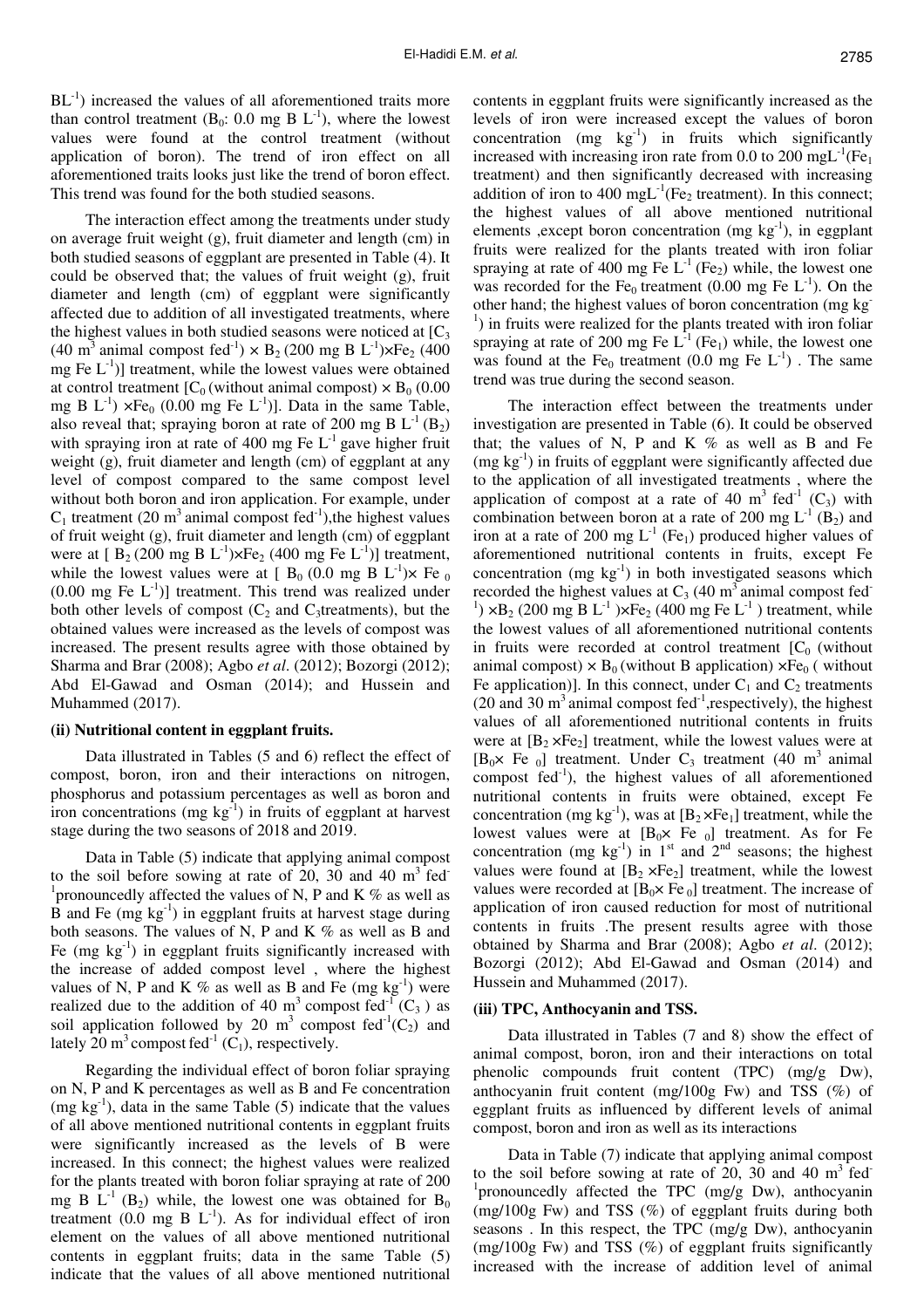compost, where the highest values of aforementioned traits were found due to the addition of 40  $m<sup>3</sup>$  animal compost fed<sup>-1</sup>  $(C_3)$  as soil application followed by 30 m<sup>3</sup> animal compost fed<sup>-1</sup>(C<sub>2</sub>) and 20 m<sup>3</sup> animal compost fed<sup>-1</sup> (C<sub>1</sub>), respectively, this effect was the same during the two seasons of the experiment.

Concerning the influence of boron and iron foliar spraying on TPC (mg/g Dw), anthocyanin (mg/100g Fw) and TSS (%) of eggplant fruits, data in the same Table (7) indicate that all different rates of boron and iron elements pronouncedly affected the TPC (mg/g Dw), anthocyanin (mg/100g Fw) and TSS (%) of eggplant fruits during both seasons of experimentation. As for boron foliar application influences, the values of all aforementioned traits were significantly increased as the levels of B were increased, where treatments sequence disendingly was the  $B_2$  $(200 \text{mgL}^{-1})$  > B<sub>1</sub>  $(100 \text{mgL}^{-1})$  > B<sub>0</sub>  $(0.00 \text{mgL}^{-1})$ . As for the influence of iron; the values of all aforementioned traits were significantly increased as the levels of Fe were increased, where treatments sequence from top to less was the Fe  $_2$  $(400 \text{mgL}^{-1})$  > Fe  $_1$   $(200 \text{mgL}^{-1})$  > Fe  $_0$   $(0.00 \text{mgL}^{-1})$ . The differences between these values were significant during both seasons of the experimentation.

The interaction effect among the treatments under study on TPC (mg/g Dw), anthocyanin (mg/100g Fw) and TSS (%) of eggplant fruits are presented in Table (8). It could be observed that; the values of TPC (mg/g Dw), anthocyanin (mg/100g Fw) and TSS (%) of eggplant fruits were significantly affected due to the addition of all investigated treatments, where the highest values in both studied seasons were at  $[C_3 (40 \text{ m}^3 \text{ animal compost fed}^{-1}) \times B_2 (200 \text{ mg B L}^{-1})$ <sup>1</sup>)×Fe<sub>2</sub> (400 mg Fe L<sup>-1</sup>)] treatment, while the lowest values were at control treatment  $[C_0$  (without animal compost)  $\times B_0$  $(0.00 \text{ mg B L}^{-1}) \times \text{Fe}_0 (0.00 \text{ mg Fe L}^{-1})$ .

Data in the same Table, also reveal that; spraying boron at rate of 200 mg B  $L^{-1}$  (B<sub>2</sub>) along with spraying iron at rate of 400 mg Fe  $L^{-1}$  gave higher TPC (mg/g Dw), anthocyanin (mg/100g Fw) and TSS (%) in eggplant fruits at any level of animal compost compared to that same animal compost level without applying both boron and iron application. For example, under  $C_1$  treatment (20 m<sup>3</sup> animal compost fed<sup>-</sup> <sup>1</sup>),the highest values of TPC (mg/g Dw), anthocyanin (mg/100g Fw) and TSS (%) of eggplant fruits were found at  $[B_2(200 \text{ mg } B L^{-1}) \times F_{2}(400 \text{ mg } F_{e} L^{-1})]$  treatment, while the lowest values were obtained at [ $B_0 (0.0$  mg B L<sup>-1</sup>) $\times$  Fe  $_0 (0.00$ mg Fe  $L^{-1}$ )] treatment. This trend was realized under both other levels of animal compost  $(C_2$  and  $C_3$  treatments) but the values were increased as the levels of animal compost were increased. The present results are in agreement with those obtained by Sharma and Brar (2008); Agbo *et al*. (2012); Bozorgi (2012); Abd El-Gawad and Osman (2014); and Hussein and Muhammed (2017).

### **Yield and its components**

Listed data presented in Tables (9 and 10) indicate the values of early yield (ton  $fed^{-1}$ ) ,No. of fruits plant<sup>-1</sup>, total yield (ton  $fed^{-1}$ ) and No. of fruit plant<sup>-1</sup> of eggplant as influenced by different levels of animal compost, boron and iron as well as its interactions in the two seasons of 2018 and 2019.

Data in Table (9) indicate that applying animal compost to the soil before sowing at rate of 20,30 and 40  $m<sup>3</sup>$ 

 $fed^{-1}$ pronouncedly affected the values of early yield (ton fed $^{-1}$  $1$ ), No. of fruits plant<sup>-1</sup>, total yield (ton fed<sup>-1</sup>) and No. of fruit plant-1 of eggplant during both seasons of experimentation. In this respect, the values of early yield (ton  $fed^{-1}$ ), No. of fruits plant<sup>-1</sup>, total yield (ton fed<sup>-1</sup>) and No. of fruit plant<sup>-1</sup> of eggplant significantly increased with the increase of adding level of animal compost, where the highest values of early yield (ton fed<sup>-1</sup>), No. of fruits plant<sup>-1</sup>, total yield (ton fed<sup>-1</sup>) and No. of fruit plant<sup>-1</sup> of eggplant were found due to the addition of 40 m<sup>3</sup> animal compost fed<sup>-1</sup> (C<sub>3</sub>) as soil application followed by 30 m<sup>3</sup> animal compost fed<sup>-1</sup>(C<sub>2</sub>) and 20 m<sup>3</sup> animal compost fed<sup>-1</sup> (C<sub>1</sub>), respectively. Treatments sequence from disndingly was the C<sub>3</sub> (40 m<sup>3</sup> fed<sup>-1</sup>) > C<sub>2</sub> (30 m<sup>3</sup> fed<sup>-1</sup>) > C<sub>1</sub> (20  $m<sup>3</sup>$  fed<sup>-1</sup>), such effect was the same during the two seasons of 2018 and 2019.

Concerning the influence of boron and iron foliar spraying on aforementioned traits, data in the same Table (9) indicate that all different rates of boron and iron elements pronouncedly affected the values of early yield (ton  $fed^{-1}$ ), no. of fruits plant<sup>-1</sup>, total yield (ton fed<sup>-1</sup>) and no. of fruit plant<sup>-1</sup> of eggplant during both seasons of experimentation. As for the boron foliar application influences, the values of all aforementioned traits at different growth stages were significantly increased as the levels of B were increased, where treatments sequence from top to less was  $B_2$  (200mgL<sup>-</sup> <sup>1</sup>) > B<sub>1</sub> (100mgL<sup>-1</sup>) > B<sub>0</sub> (0.00mgL<sup>-1</sup>). As for the influence of iron; the values of all aforementioned traits at different growth stages were significantly increased as the levels of Fe were increased, where treatments sequence from top to less was Fe  $_2$  (400mgL<sup>-1</sup>) > Fe  $_1$  (200mgL<sup>-1</sup>) > Fe  $_0$  (0.00mgL<sup>-1</sup>). The differences among these values were significant during both seasons of the experimentation.

The interaction effect among the treatments under study on the values of early yield (ton  $fed^{-1}$ ), no. of fruits plant<sup>-1</sup>, total yield (ton fed<sup>-1</sup>) and n. of fruit plant<sup>-1</sup> of eggplant are presented in Table (10). It could be observed that; the values of early yield (ton fed $^{-1}$ ), no. of fruits plant $^{-1}$ , total yield (ton fed<sup>-1</sup>) and no. of fruit plant<sup>-1</sup> of eggplant were significantly affected due to application of all investigated treatments, where the highest values in both studied seasons were obtained at  $[C_3 (40 \text{ m}^3 \text{ animal compost fed}^{-1}) \times B_2 (200$ mg B  $L^{-1}$ )×Fe<sub>2</sub> (400 mg Fe  $L^{-1}$ )] treatment, while the lowest values were obtained at control treatment  $[C_0$  (without animal compost)  $\times$  B<sub>0</sub> (0.00 mg B L<sup>-1</sup>)  $\times$  Fe<sub>0</sub> (0.00 mg Fe L<sup>-1</sup>)]. Data in the same Tables, also reveal that; spraying boron at rate of 200 mg B  $L^{-1}$  (B<sub>2</sub>) with spraying iron at rate of 400 mg Fe  $L^{-1}$ gave higher values of early yield (ton  $fed^{-1}$ ), no. of fruits plant<sup>-1</sup>, total yield (ton fed<sup>-1</sup>) and no. of fruit plant<sup>-1</sup> of eggplant at any level of animal compost compared to that same animal compost level without both boron and iron application. For example, under  $C_1$  treatment (20 m<sup>3</sup> animal compost  $\text{fed}^{-1}$ ), the highest values of the values of early yield (ton fed<sup>-1</sup>), no. of fruits plant<sup>-1</sup>, total yield (ton fed<sup>-1</sup>) and no. of fruit plant<sup>-1</sup> of eggplant were obtained at  $[ B_2 (200 \text{ mg } B L^{-1}])$ <sup>1</sup>)×Fe<sub>2</sub> (400 mg Fe L<sup>-1</sup>)] treatment, while the lowest values were obtained at  $[B_0 (0.0 \text{ mg } B L^{-1}) \times F e_0 (0.00 \text{ mg } F e L^{-1})]$ treatment. This trend was realized under other two levels of animal compost  $(C_2$  and  $C_3$ treatments), but the values were increased as the levels of animal compost were increased.

Results obtained were in harmony with the results of Khedr *et al.* (2004), who suggested that fruit set percentage; total yield and fruit quality were improved by spraying of eggplants with 50 mg B/L. Beside, Houimli *et al.* (2016) who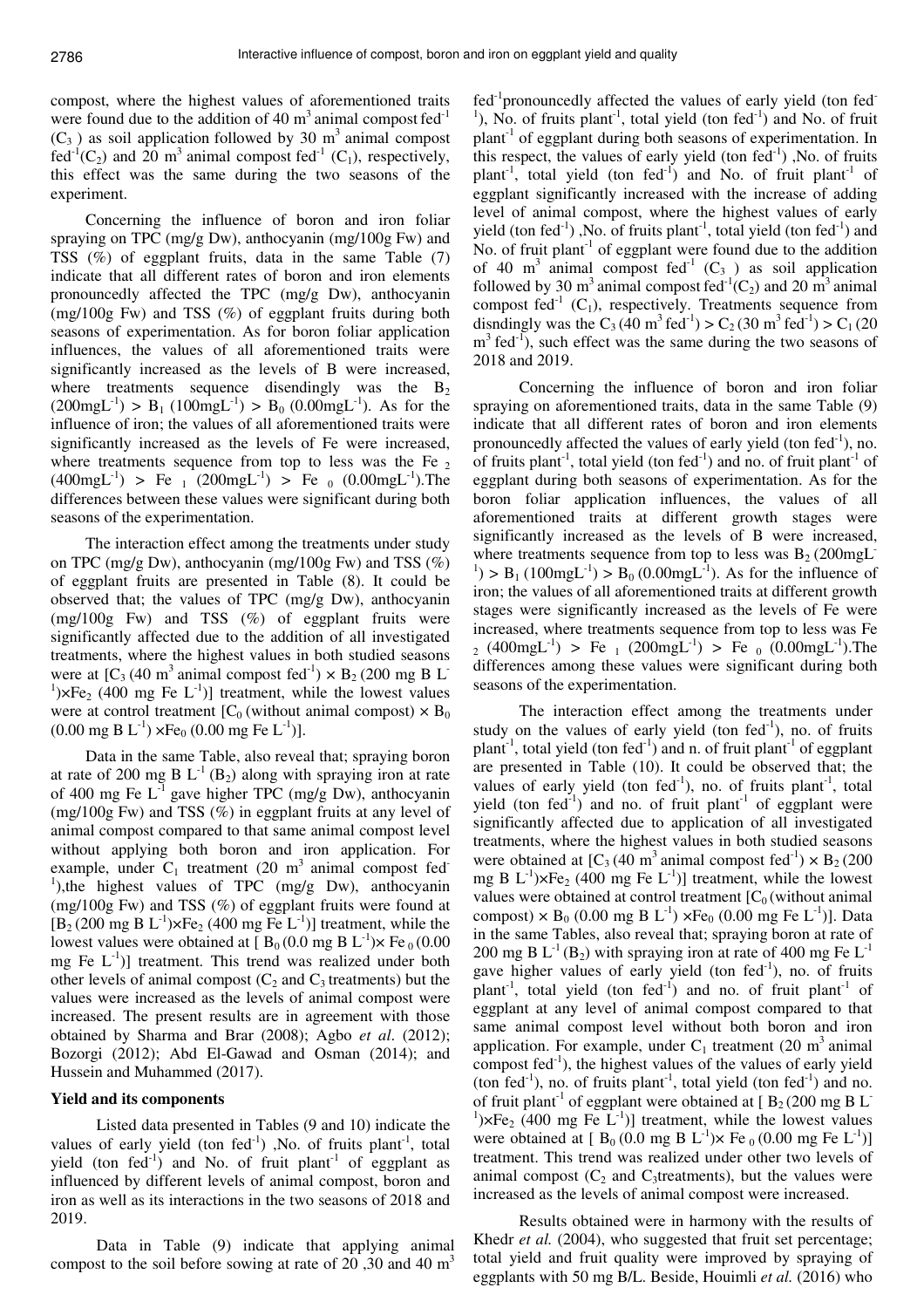found that foliar applications of iron showed positive effect on fruit number and yield of medium and large sized tomatoes fruits. Thus, these processes will lead to an increment of crop yield and productivity. The present results

agree with those obtained by Sharma and Brar (2008); Agbo *et al*. (2012); Bozorgi (2012); Abd El-Gawad and Osman (2014); Hussein and Muhammed (2017).

**Table 3 :** Effect of compost, foliar spraying with boron and iron on average fruit weight (g), fruit diameter and length (cm) of eggplant during 2018 and 2019 seasons.

|                                              |                 | Average fruit weight (g) |                 | Fruit length (cm) | Fruit diameter (cm) |                 |  |
|----------------------------------------------|-----------------|--------------------------|-----------------|-------------------|---------------------|-----------------|--|
| <b>Treatments</b>                            | 1 <sup>st</sup> | 2 <sup>nd</sup>          | 1 <sup>st</sup> | 2 <sup>nd</sup>   | 1 <sup>st</sup>     | 2 <sup>nd</sup> |  |
| <b>Compost levels</b>                        |                 |                          |                 |                   |                     |                 |  |
| $C_1$ (20 m <sup>3</sup> fed <sup>-1)</sup>  | 132.06          | 134.76                   | 15.14           | 15.49             | 10.70               | 10.99           |  |
| $C_2$ (30 m <sup>3</sup> fed <sup>-1</sup> ) | 134.54          | 135.48                   | 15.71           | 16.18             | 11.24               | 11.58           |  |
| $C_3$ (40 m <sup>3</sup> fed <sup>-1</sup> ) | 136.60          | 139.27                   | 16.53           | 16.98             | 11.83               | 12.12           |  |
| LSD at 5%                                    | 0.73            | 0.68                     | 0.01            | 0.09              | 0.01                | 0.05            |  |
| <b>Boron</b> levels                          |                 |                          |                 |                   |                     |                 |  |
| $B_0$ (0.0 mgL <sup>-1</sup> )               | 121.79          | 124.36                   | 14.96           | 15.35             | 10.86               | 11.16           |  |
| $B_1(100mgL^{-1})$                           | 138.96          | 140.36                   | 15.88           | 16.30             | 11.33               | 11.63           |  |
| $B_2(200 \text{ mgL}^{-1})$                  | 142.46          | 144.80                   | 16.54           | 16.99             | 11.59               | 11.90           |  |
| LSD at 5%                                    | 0.66            | 0.69                     | 0.01            | 0.03              | 0.01                | 0.05            |  |
| <b>Iron levels</b>                           |                 |                          |                 |                   |                     |                 |  |
| $Fe_0 (0.0 mgL^{-1})$                        | 129.40          | 131.17                   | 14.63           | 15.03             | 10.82               | 11.12           |  |
| $Fe1 (200 mgL-1)$                            | 133.43          | 135.34                   | 16.16           | 16.58             | 11.38               | 11.68           |  |
| $Fe2$ (400 mgL <sup>-1</sup> )               | 140.37          | 143.02                   | 16.59           | 17.04             | 11.58               | 11.90           |  |
| LSD at 5%                                    | 0.61            | 0.65                     | 0.01            | 0.03              | 0.01                | 0.03            |  |

Table 4 : Interaction effects between compost and foliar application of boron and iron on average fruit weight (g), fruit diameter and length (cm) of eggplant during 2018 and 2019 seasons.

| <b>Treatments</b>    |                    | Average fruit weight (g) |        | Fruit length (cm) |       | Fruit diameter (cm) |       |       |
|----------------------|--------------------|--------------------------|--------|-------------------|-------|---------------------|-------|-------|
|                      | Control (C0 B0 F0) |                          | 1st    | 2nd               | 1st   | 2 <sub>nd</sub>     | 1st   | 2nd   |
|                      |                    |                          | 87.50  | 91.30             | 8.83  | 9.05                | 8.17  | 8.37  |
|                      |                    | Fe <sub>0</sub>          | 113.50 | 118.73            | 12.87 | 13.15               | 9.88  | 10.14 |
|                      | B <sub>0</sub>     | Fe1                      | 116.47 | 120.21            | 14.77 | 15.11               | 10.52 | 10.81 |
|                      |                    | Fe <sub>2</sub>          | 130.17 | 131.69            | 15.37 | 15.70               | 10.78 | 11.08 |
| C <sub>1</sub><br>B1 |                    | Fe <sub>0</sub>          | 132.57 | 134.35            | 14.07 | 14.44               | 10.33 | 10.62 |
|                      |                    | Fe1                      | 137.37 | 139.40            | 15.57 | 15.91               | 10.88 | 11.15 |
|                      |                    | Fe <sub>2</sub>          | 139.17 | 141.45            | 15.89 | 16.27               | 11.03 | 11.31 |
|                      |                    | Fe <sub>0</sub>          | 136.17 | 138.43            | 15.07 | 15.40               | 10.63 | 10.93 |
|                      | B2                 | Fe1                      | 140.17 | 143.09            | 16.17 | 16.55               | 11.03 | 11.33 |
|                      |                    | Fe <sub>2</sub>          | 142.97 | 145.50            | 16.47 | 16.90               | 11.19 | 11.51 |
|                      |                    | Fe <sub>0</sub>          | 113.26 | 114.40            | 13.37 | 13.75               | 10.28 | 10.60 |
|                      | B <sub>0</sub>     | Fe1                      | 118.02 | 118.06            | 15.37 | 15.81               | 10.93 | 11.27 |
|                      |                    | Fe <sub>2</sub>          | 134.17 | 135.46            | 16.07 | 16.54               | 11.23 | 11.58 |
|                      |                    | Fe <sub>0</sub>          | 135.57 | 135.96            | 14.77 | 15.18               | 10.93 | 11.22 |
| C2                   | B1                 | Fe1                      | 140.17 | 139.51            | 16.17 | 16.64               | 11.43 | 11.78 |
|                      |                    | Fe <sub>2</sub>          | 142.17 | 142.70            | 16.47 | 16.98               | 11.63 | 11.97 |
|                      |                    | Fe <sub>0</sub>          | 139.17 | 139.77            | 15.67 | 16.11               | 11.23 | 11.56 |
|                      | B2                 | Fe1                      | 142.17 | 144.71            | 16.67 | 17.21               | 11.68 | 12.03 |
|                      |                    | Fe <sub>2</sub>          | 146.17 | 148.76            | 16.87 | 17.39               | 11.83 | 12.20 |
|                      |                    | Fe <sub>0</sub>          | 114.97 | 116.27            | 13.87 | 14.29               | 10.83 | 11.09 |
|                      | B <sub>0</sub>     | Fe1                      | 119.17 | 120.49            | 16.07 | 16.46               | 11.58 | 11.87 |
|                      |                    | Fe <sub>2</sub>          | 136.37 | 143.96            | 16.87 | 17.39               | 11.68 | 11.97 |
|                      |                    | Fe <sub>0</sub>          | 137.87 | 138.88            | 15.57 | 15.95               | 11.43 | 11.84 |
| C <sub>3</sub>       | B1                 | Fe1                      | 141.17 | 143.18            | 16.97 | 17.46               | 12.03 | 12.27 |
|                      |                    | Fe <sub>2</sub>          | 144.57 | 147.79            | 17.47 | 17.91               | 12.23 | 12.54 |
|                      |                    | Fe <sub>0</sub>          | 141.57 | 143.69            | 16.47 | 16.99               | 11.78 | 12.07 |
|                      | B2                 | Fe1                      | 146.17 | 149.37            | 17.67 | 18.10               | 12.33 | 12.57 |
|                      |                    | Fe <sub>2</sub>          | 147.57 | 149.83            | 17.87 | 18.31               | 12.58 | 12.89 |
|                      |                    | LSD at 5%                | 1.83   | 1.95              | 0.01  | 0.11                | 0.01  | 0.10  |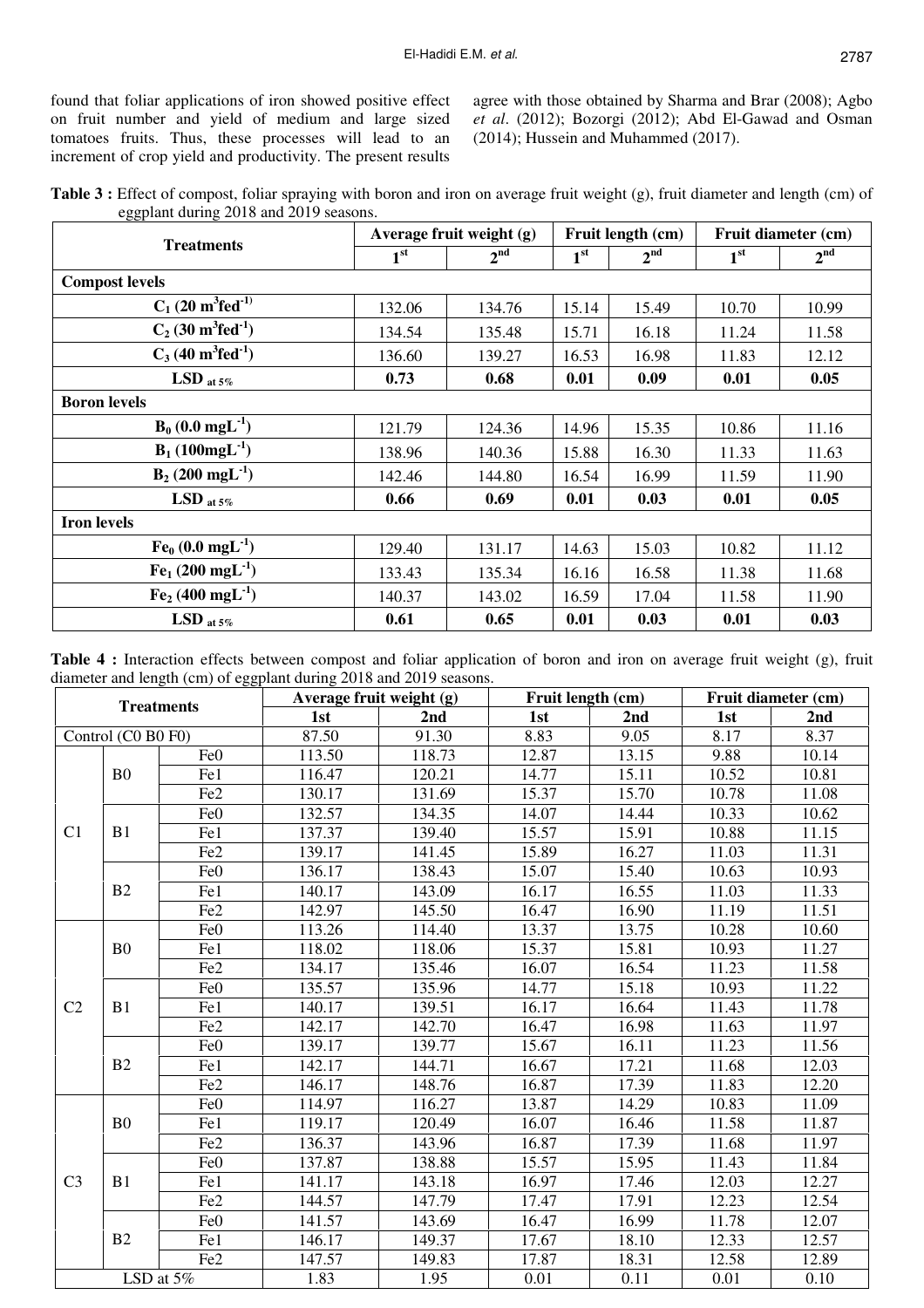|                                              |                 | N               |                 | $\mathbf P$     |                 | K               | B               |                 | Fe              |                 |
|----------------------------------------------|-----------------|-----------------|-----------------|-----------------|-----------------|-----------------|-----------------|-----------------|-----------------|-----------------|
| <b>Treatments</b>                            |                 |                 |                 | $\%$            |                 |                 |                 |                 | $mg.kg-1$       |                 |
|                                              | 1 <sup>st</sup> | 2 <sup>nd</sup> | 1 <sup>st</sup> | 2 <sup>nd</sup> | 1 <sup>st</sup> | 2 <sup>nd</sup> | 1 <sup>st</sup> | 2 <sup>nd</sup> | 1 <sup>st</sup> | 2 <sup>nd</sup> |
| <b>Compost levels</b>                        |                 |                 |                 |                 |                 |                 |                 |                 |                 |                 |
| $C_1$ (20 m <sup>3</sup> fed <sup>-1)</sup>  | 2.00            | 2.12            | 0.165           | 0.177           | 1.74            | 1.84            | 14.55           | 14.88           | 27.39           | 28.08           |
| $C_2$ (30 m <sup>3</sup> fed <sup>-1</sup> ) | 2.22            | 2.36            | 0.183           | 0.197           | 1.94            | 2.04            | 14.97           | 15.40           | 27.95           | 28.79           |
| $C_3$ (40 m <sup>3</sup> fed <sup>-1</sup> ) | 2.37            | 2.52            | 0.200           | 0.215           | 2.12            | 2.24            | 15.05           | 15.43           | 28.56           | 29.22           |
| LSD at $5\%$                                 | 0.10            | 0.11            | 0.002           | 0.001           | 0.02            | 0.03            | 0.05            | 0.06            | 0.10            | 0.09            |
| <b>Boron</b> levels                          |                 |                 |                 |                 |                 |                 |                 |                 |                 |                 |
| $B_0$ (0.0 mgL <sup>-1</sup> )               | 1.50            | 1.60            | 0.129           | 0.139           | 1.30            | 1.37            | 13.42           | 13.76           | 27.78           | 28.55           |
| $B_1(100mgL^{-1})$                           | 2.44            | 2.59            | 0.205           | 0.220           | 2.18            | 2.31            | 15.25           | 15.64           | 27.97           | 28.64           |
| $B_2(200 \text{ mgL}^{-1})$                  | 2.64            | 2.81            | 0.214           | 0.230           | 2.31            | 2.43            | 15.90           | 16.32           | 28.15           | 28.91           |
| LSD at $5\%$                                 | 0.07            | 0.07            | 0.002           | 0.002           | 0.02            | 0.02            | 0.04            | 00.05           | 0.09            | 0.05            |
| <b>Iron levels</b>                           |                 |                 |                 |                 |                 |                 |                 |                 |                 |                 |
| $Fe_0 (0.0$ mgL <sup>-1</sup>                | 1.82            | 1.93            | 0.154           | 0.165           | 1.58            | 1.67            | 14.00           | 14.36           | 26.22           | 26.88           |
| $[Fe1 (200 mgL-1]$                           | 2.31            | 2.46            | 0.194           | 0.209           | 2.08            | 2.19            | 15.32           | 15.70           | 27.96           | 28.66           |
| $Fe2$ (400 mgL <sup>-1</sup> )               | 2.46            | 2.62            | 0.200           | 0.215           | 2.14            | 2.26            | 15.26           | 15.65           | 29.71           | 30.55           |
| LSD $_{at.5\%}$                              | 0.06            | 0.07            | 0.001           | 0.002           | 0.02            | 0.02            | 0.04            | 0.06            | 0.06            | 0.06            |

**Table 5 :** Effect of compost, foliar spraying with boron and iron on N, P and K (%) as well as B and Fe (mg.kg<sup>-1</sup>) of eggplant fruits during 2018 and 2019 seasons.

Table 6 : Interaction effects among compost and foliar application of boron and iron on N, P and K (%) as well as B and Fe (mg.kg<sup>-1</sup>) of eggplant fruits during 2018 and 2019 seasons.

|                                  |                         |                 |                 | $\mathbf N$     |                 | $\mathbf{P}$    |                 | $\mathbf K$     |                 | $\bf{B}$        | Fe              |                 |
|----------------------------------|-------------------------|-----------------|-----------------|-----------------|-----------------|-----------------|-----------------|-----------------|-----------------|-----------------|-----------------|-----------------|
|                                  | <b>Treatments</b>       |                 |                 |                 |                 | $\%$            |                 |                 |                 |                 | $mg.kg^{-1}$    |                 |
|                                  |                         |                 | 1 <sup>st</sup> | 2 <sup>nd</sup> | 1 <sup>st</sup> | 2 <sup>nd</sup> | 1 <sup>st</sup> | 2 <sup>nd</sup> | 1 <sup>st</sup> | 2 <sup>nd</sup> | 1 <sup>st</sup> | 2 <sup>nd</sup> |
|                                  | Control $(C_0 B_0 F_0)$ |                 | 1.10            | 1.16            | 0.096           | 0.102           | 0.84            | 1.03            | 9.20            | 9.46            | 19.98           | 20.27           |
|                                  |                         | Fe <sub>0</sub> | 1.18            | 1.26            | 0.106           | 0.114           | 1.02            | 1.08            | 11.07           | 11.32           | 25.47           | 26.13           |
|                                  | $B_0$                   | Fe <sub>1</sub> | 1.43            | 1.52            | 0.117           | 0.125           | 1.26            | 1.33            | 13.48           | 13.79           | 27.14           | 27.88           |
|                                  |                         | Fe <sub>2</sub> | 1.48            | 1.58            | 0.130           | 0.141           | 1.31            | 1.38            | 13.94           | 14.25           | 28.97           | 29.78           |
| $C_1$<br>$B_1$<br>B <sub>2</sub> |                         | Fe <sub>0</sub> | 1.90            | 2.01            | 0.160           | 0.172           | 1.65            | 1.75            | 14.37           | 14.70           | 25.64           | 26.35           |
|                                  |                         | Fe <sub>1</sub> | 2.38            | 2.55            | 0.194           | 0.207           | 2.05            | 2.17            | 15.55           | 15.89           | 27.35           | 28.02           |
|                                  |                         | Fe <sub>2</sub> | 2.48            | 2.63            | 0.200           | 0.214           | 2.18            | 2.31            | 15.27           | 15.63           | 29.16           | 29.87           |
|                                  |                         | Fe <sub>0</sub> | 1.97            | 2.09            | 0.165           | 0.175           | 1.71            | 1.79            | 14.81           | 15.13           | 25.86           | 26.46           |
|                                  |                         | Fe <sub>1</sub> | 2.54            | 2.70            | 0.205           | 0.219           | 2.23            | 2.35            | 16.45           | 16.79           | 27.54           | 28.04           |
|                                  |                         | Fe <sub>2</sub> | 2.61            | 2.79            | 0.211           | 0.228           | 2.29            | 2.43            | 16.03           | 16.46           | 29.34           | 30.16           |
|                                  |                         | Fe <sub>0</sub> | 1.26            | 1.33            | 0.111           | 0.119           | 1.08            | 1.14            | 13.20           | 13.57           | 26.03           | 26.92           |
|                                  | $B_0$                   | Fe <sub>1</sub> | 1.59            | 1.68            | 0.134           | 0.144           | 1.38            | 1.46            | 13.65           | 14.00           | 27.76           | 28.48           |
|                                  |                         | Fe <sub>2</sub> | 1.68            | 1.79            | 0.143           | 0.154           | 1.44            | 1.48            | 14.09           | 14.50           | 29.49           | 30.33           |
|                                  |                         | Fe <sub>0</sub> | 2.06            | 2.19            | 0.171           | 0.184           | 1.78            | 1.90            | 14.53           | 14.92           | 26.21           | 26.79           |
| C <sub>2</sub>                   | $B_1$                   | Fe <sub>1</sub> | 2.68            | 2.85            | 0.217           | 0.234           | 2.34            | 2.48            | 15.72           | 16.14           | 27.99           | 28.90           |
|                                  |                         | Fe <sub>2</sub> | 2.77            | 2.95            | 0.224           | 0.242           | 2.41            | 2.53            | 15.86           | 16.35           | 29.72           | 30.47           |
|                                  |                         | Fe <sub>0</sub> | 2.13            | 2.26            | 0.178           | 0.192           | 1.92            | 2.03            | 14.95           | 15.37           | 26.40           | 27.18           |
|                                  | B <sub>2</sub>          | Fe <sub>1</sub> | 2.85            | 3.03            | 0.231           | 0.250           | 2.49            | 2.60            | 16.59           | 17.13           | 28.17           | 29.07           |
|                                  |                         | Fe <sub>2</sub> | 2.94            | 3.12            | 0.237           | 0.255           | 2.57            | 2.73            | 16.16           | 16.63           | 29.79           | 31.00           |
|                                  |                         | Fe <sub>0</sub> | 1.33            | 1.42            | 0.118           | 0.126           | 1.15            | 1.22            | 13.32           | 13.66           | 26.65           | 27.40           |
|                                  | $B_0$                   | Fe <sub>1</sub> | 1.75            | 1.86            | 0.149           | 0.161           | 1.52            | 1.60            | 13.80           | 14.13           | 28.36           | 29.05           |
|                                  |                         | Fe <sub>2</sub> | 1.84            | 1.99            | 0.153           | 0.164           | 1.57            | 1.69            | 14.23           | 14.62           | 30.12           | 30.94           |
|                                  |                         | Fe <sub>0</sub> | 2.20            | 2.36            | 0.187           | 0.202           | 1.92            | 2.03            | 14.66           | 15.01           | 26.74           | 27.02           |
| $C_3$                            | $B_1$                   | Fe <sub>1</sub> | 2.33            | 2.50            | 0.243           | 0.261           | 2.63            | 2.77            | 15.87           | 16.34           | 28.58           | 29.22           |
|                                  |                         | Fe <sub>2</sub> | 3.13            | 3.30            | 0.247           | 0.265           | 2.70            | 2.86            | 15.41           | 15.75           | 30.32           | 31.08           |
|                                  |                         | Fe <sub>0</sub> | 2.30            | 2.45            | 0.188           | 0.202           | 1.99            | 2.11            | 15.10           | 15.52           | 26.99           | 27.65           |
|                                  | B <sub>2</sub>          | Fe <sub>1</sub> | 3.24            | 3.45            | 0.259           | 0.278           | 2.83            | 2.95            | 16.74           | 17.12           | 28.76           | 29.32           |
|                                  |                         | Fe <sub>2</sub> | 3.17            | 3.40            | 0.254           | 0.273           | 2.76            | 2.92            | 16.32           | 16.72           | 30.48           | 31.33           |
|                                  | LSD at $5\%$            |                 | 0.19            | 0.20            | 0.004           | 0.005           | 0.06            | 0.05            | 0.12            | 0.17            | 0.17            | 0.19            |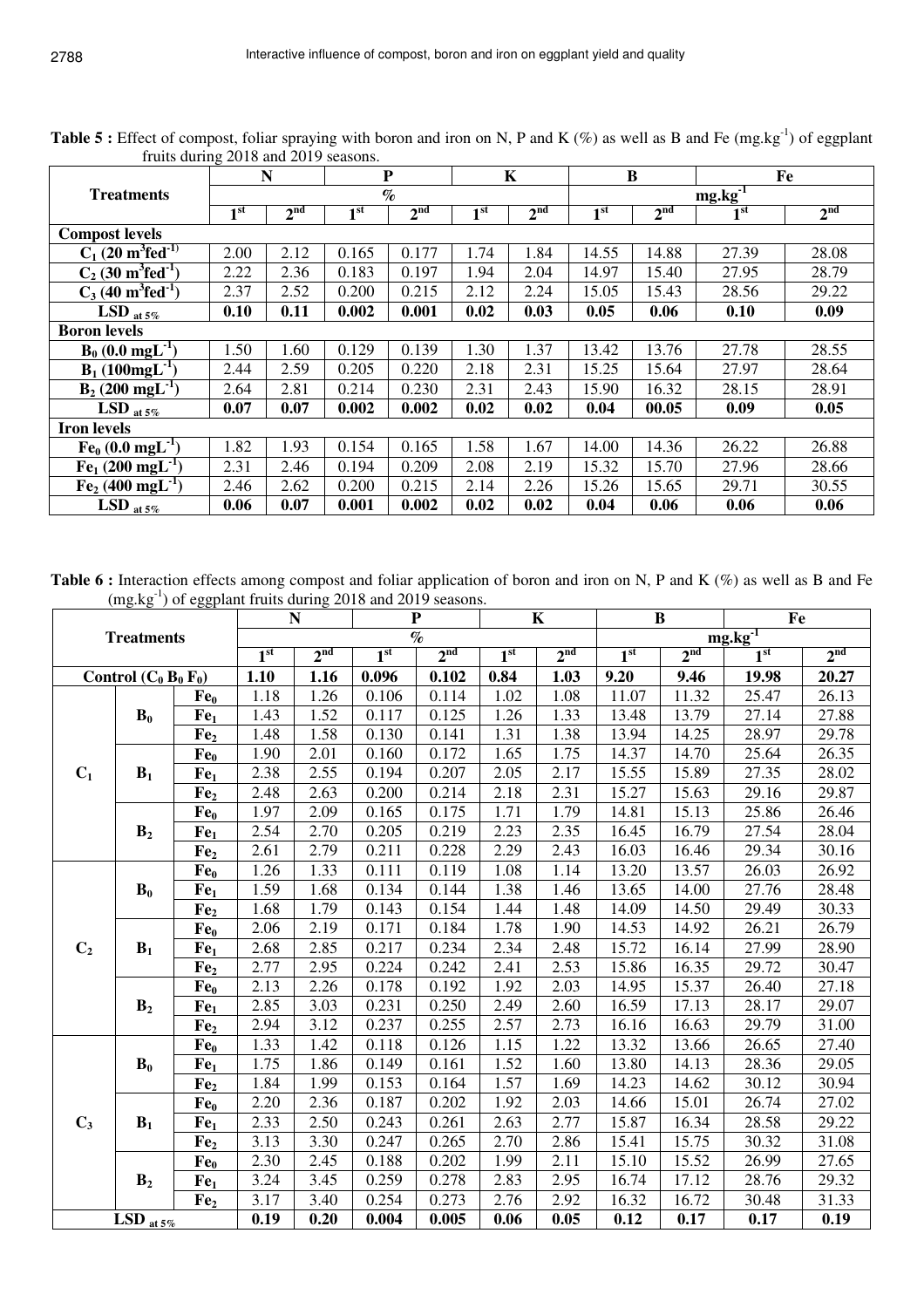| $50^\circ$<br><b>Treatments</b>              | <b>Total phenolic</b><br>compounds content<br>(TPC) (mg/g Dw) |                 |                 | Anthocyanin content<br>(mg/100g Fw) | TSS $(\%)$      |                 |  |
|----------------------------------------------|---------------------------------------------------------------|-----------------|-----------------|-------------------------------------|-----------------|-----------------|--|
|                                              | 1 <sup>st</sup>                                               | 2 <sup>nd</sup> | 1 <sup>st</sup> | 2 <sup>nd</sup>                     | 1 <sup>st</sup> | 2 <sup>nd</sup> |  |
| <b>Compost levels</b>                        |                                                               |                 |                 |                                     |                 |                 |  |
| $C_1$ (20 m <sup>3</sup> fed <sup>-1)</sup>  | 37.71                                                         | 38.91           | 513.76          | 525.13                              | 4.65            | 4.80            |  |
| $C_2$ (30 m <sup>3</sup> fed <sup>-1</sup> ) | 38.04                                                         | 38.87           | 531.56          | 548.57                              | 5.10            | 5.23            |  |
| $C_3$ (40 m <sup>3</sup> fed <sup>-1</sup> ) | 38.43                                                         | 39.60           | 553.22          | 567.50                              | 5.36            | 5.52            |  |
| $LSD$ at $5\%$                               | 0.18                                                          | 0.16            | 3.30            | 1.67                                | 0.08            | 0.01            |  |
| <b>Boron</b> levels                          |                                                               |                 |                 |                                     |                 |                 |  |
| $B_0$ (0.0 mgL <sup>-1</sup> )               | 36.77                                                         | 37.84           | 503.92          | 517.24                              | 4.87            | 4.99            |  |
| $B_1(100mgL^{-1})$                           | 38.00                                                         | 39.05           | 525.24          | 539.20                              | 5.00            | 5.15            |  |
| $B_2$ (200 mgL <sup>-1</sup> )               | 39.41                                                         | 40.49           | 569.37          | 584.75                              | 5.24            | 5.41            |  |
| LSD at $5\%$                                 | 0.14                                                          | 0.15            | 2.84            | 0.50                                | 0.06            | 0.01            |  |
| <b>Iron levels</b>                           |                                                               |                 |                 |                                     |                 |                 |  |
| $Fe_0 (0.0 mgL^{-1})$                        | 36.81                                                         | 37.90           | 467.39          | 480.07                              | 4.76            | 4.90            |  |
| $Fe1 (200 mgL-1)$                            | 38.39                                                         | 39.39           | 554.68          | 569.73                              | 5.06            | 5.22            |  |
| $Fe2$ (400 mgL <sup>-1</sup> )               | 38.97                                                         | 40.09           | 576.47          | 591.40                              | 5.29            | 5.43            |  |
| $LSD$ at $5\%$                               | 0.13                                                          | 0.19            | 6.21            | 0.57                                | 0.04            | 0.01            |  |

**Table 7 :** Effect of compost, foliar spraying with boron and iron on TPC(mg/g Dw), anthocyanin(mg/100g Fw) and TSS(%) of eggplant fruits during 2018 and 2019 seasons.

Table 8 : Interaction effects among compost and foliar application of boron and iron on TPC (mg/g Dw), anthocyanin (mg/100g Fw) and TSS (%) of eggplant fruits during 2018 and 2019 seasons.

|                | <b>Treatments</b>         |                 |                 | <b>Total phenolic</b><br>compounds content<br>(mg/gDw) |                 | <b>Anthocyanin content</b><br>(mg/100g Fw) | TSS $(\% )$       |                   |  |
|----------------|---------------------------|-----------------|-----------------|--------------------------------------------------------|-----------------|--------------------------------------------|-------------------|-------------------|--|
|                |                           |                 | 1 <sup>st</sup> | $2^{\text{nd}}$                                        | 1 <sup>st</sup> | 2 <sup>nd</sup>                            | 1 <sup>st</sup>   | 2 <sup>nd</sup>   |  |
|                | Control $(C_0 B_0 F_0)$   |                 | 28.60           | 29.48                                                  | 400.37          | 411.29                                     | 3.97              | 4.07              |  |
|                |                           | Fe <sub>0</sub> | 34.71           | 35.77                                                  | 426.20          | 435.60                                     | 4.23              | 4.36              |  |
|                | $B_0$                     | Fe <sub>1</sub> | 37.00           | 38.10                                                  | 497.50          | 508.93                                     | 4.48              | 4.65              |  |
|                |                           | Fe <sub>2</sub> | 37.46           | 38.63                                                  | 531.70          | 541.46                                     | 4.67              | 4.83              |  |
|                |                           | Fe <sub>0</sub> | 36.41           | 37.55                                                  | 445.70          | 455.11                                     | 4.42              | 4.54              |  |
| $C_1$          | $B_1$                     | Fe <sub>1</sub> | 37.81           | 39.09                                                  | 526.30          | 537.83                                     | 4.64              | 4.78              |  |
|                |                           | Fe,             | 38.54           | 39.85                                                  | 546.60          | 559.48                                     | 4.86              | 4.97              |  |
|                |                           | Fe <sub>0</sub> | 37.92           | 39.17                                                  | 479.60          | 490.10                                     | 4.60              | 4.78              |  |
|                | B <sub>2</sub>            | Fe <sub>1</sub> | 39.68           | 40.91                                                  | 578.30          | 592.12                                     | 4.86              | 5.03              |  |
|                |                           | Fe <sub>2</sub> | 39.80           | 41.14                                                  | 591.90          | 605.51                                     | 5.09              | 5.26              |  |
|                |                           | Fe <sub>0</sub> | 35.20           | 36.42                                                  | 441.50          | 454.53                                     | 4.60              | 4.76              |  |
|                | $B_0$                     | Fe <sub>1</sub> | 37.40           | 38.35                                                  | 516.20          | 532.60                                     | 5.00              | 5.09              |  |
|                |                           | Fe <sub>2</sub> | 37.76           | 38.50                                                  | 550.80          | 568.41                                     | 5.34              | 5.27              |  |
|                |                           | Fe <sub>0</sub> | 36.90           | 37.68                                                  | 461.80          | 476.50                                     | 4.69              | 4.87              |  |
| C <sub>2</sub> | $B_1$                     | Fe <sub>1</sub> | 38.20           | 38.87                                                  | 548.30          | 566.72                                     | 5.09              | 5.26              |  |
|                |                           | Fe <sub>2</sub> | 38.86           | 39.68                                                  | 563.50          | 581.54                                     | 5.29              | 5.45              |  |
|                |                           | Fe <sub>0</sub> | 38.37           | 39.22                                                  | 492.50          | 508.30                                     | 5.08              | 5.19              |  |
|                | B <sub>2</sub>            | Fe <sub>1</sub> | 39.46           | 39.87                                                  | 596.60          | 616.09                                     | 5.25              | 5.46              |  |
|                |                           | Fe <sub>2</sub> | 40.21           | 41.27                                                  | 612.80          | 632.44                                     | 5.55              | $\overline{5.74}$ |  |
|                |                           | Fe <sub>0</sub> | 35.62           | 36.72                                                  | 462.40          | 476.45                                     | 4.88              | 5.02              |  |
|                | $B_0$                     | Fe <sub>1</sub> | 37.60           | 38.77                                                  | 538.50          | 551.99                                     | 5.24              | 5.40              |  |
|                |                           | Fe <sub>2</sub> | 38.17           | 39.29                                                  | 570.50          | 585.21                                     | 5.34              | 5.50              |  |
|                |                           | Fe <sub>0</sub> | 37.41           | 38.54                                                  | 482.20          | 494.45                                     | $\overline{5.05}$ | 5.17              |  |
| $C_3$          | $B_1$                     | Fe <sub>1</sub> | 38.59           | 39.64                                                  | 568.90          | 583.51                                     | 5.41              | 5.56              |  |
|                |                           | Fe <sub>2</sub> | 39.28           | 40.55                                                  | 583.90          | 597.68                                     | 5.58              | 5.77              |  |
|                |                           | Fe <sub>0</sub> | 38.79           | 40.03                                                  | 514.60          | 529.59                                     | 5.29              | 5.45              |  |
|                | B <sub>2</sub>            | Fe <sub>1</sub> | 39.76           | 40.92                                                  | 621.50          | 637.75                                     | 5.58              | 5.75              |  |
|                |                           | Fe <sub>2</sub> | 40.66           | 41.92                                                  | 636.50          | 650.83                                     | 5.87              | 6.05              |  |
|                | $\overline{LSD}_{at 5\%}$ |                 | 0.38            | 0.57                                                   | 1.62            | 1.72                                       | 0.12              | 0.03              |  |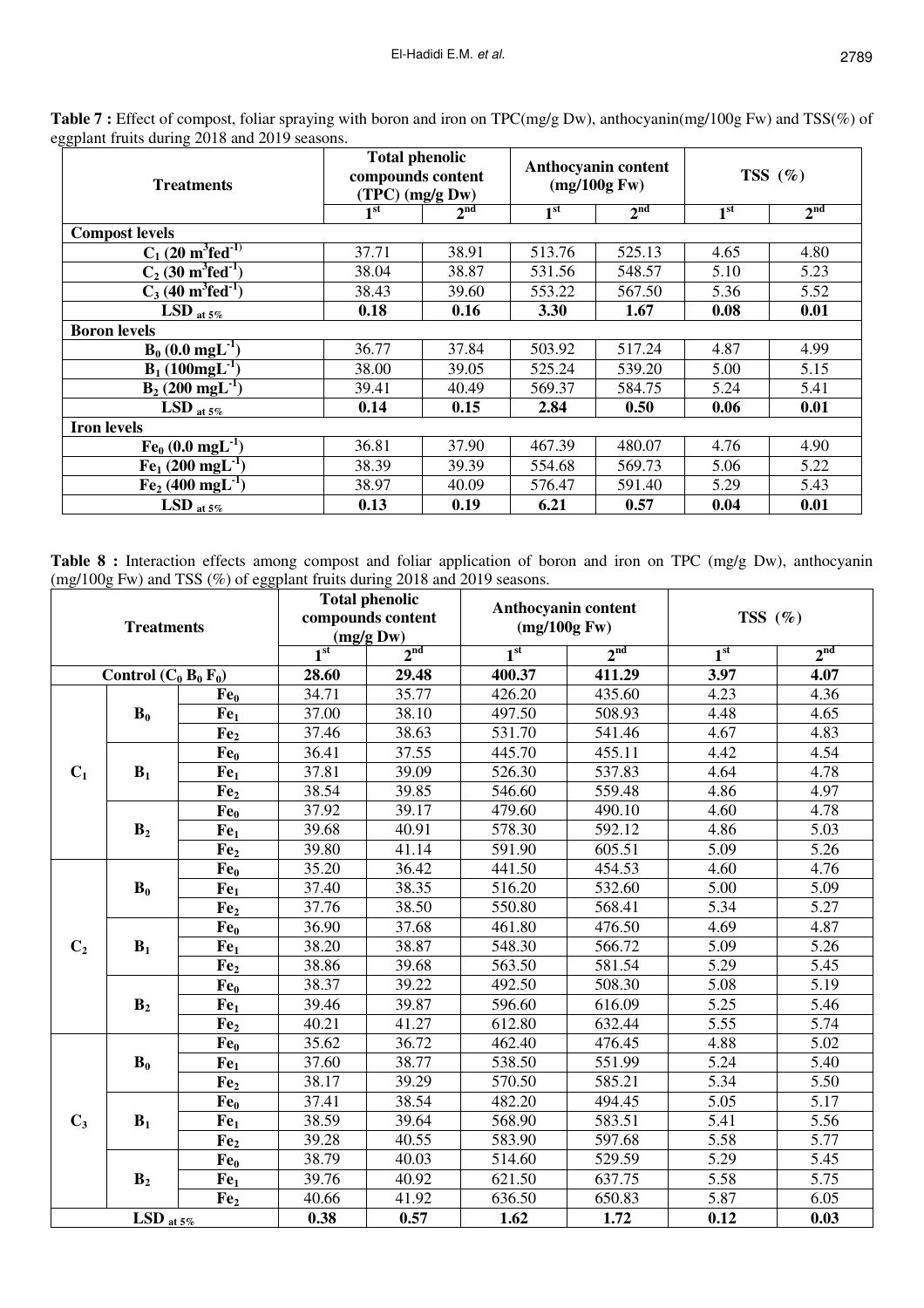| $\frac{1}{2}$ and $\frac{1}{2}$ seasons.     |                                     |                 | <b>Early yield</b>               |                 | <b>Total Yield</b> |                 |                                  |                 |  |  |
|----------------------------------------------|-------------------------------------|-----------------|----------------------------------|-----------------|--------------------|-----------------|----------------------------------|-----------------|--|--|
| <b>Treatments</b>                            | <b>Early yield</b><br>$(ton fed-1)$ |                 | No. of fruit plant <sup>-1</sup> |                 | <b>Total yield</b> | $(ton fed-1)$   | No. of fruit plant <sup>-1</sup> |                 |  |  |
|                                              | 1 <sup>st</sup>                     | 2 <sup>nd</sup> | 1 <sup>st</sup>                  | 2 <sup>nd</sup> | 1 <sup>st</sup>    | 2 <sup>nd</sup> | 1 <sup>st</sup>                  | 2 <sup>nd</sup> |  |  |
| <b>Compost levels</b>                        |                                     |                 |                                  |                 |                    |                 |                                  |                 |  |  |
| $C_1$ (20 m <sup>3</sup> fed <sup>-1)</sup>  | 3.38                                | 3.41            | 12.96                            | 13.15           | 7.44               | 7.65            | 29.67                            | 30.04           |  |  |
| $C_2$ (30 m <sup>3</sup> fed <sup>-1</sup> ) | 3.89                                | 3.98            | 13.93                            | 14.15           | 8.80               | 8.87            | 30.07                            | 31.30           |  |  |
| $C_3$ (40 m <sup>3</sup> fed <sup>-1</sup> ) | 4.61                                | 4.72            | 15.59                            | 16.30           | 10.55              | 10.82           | 32.22                            | 33.15           |  |  |
| LSD at $5\%$                                 | 0.02                                | 0.18            | 0.55                             | 0.34            | 0.15               | 0.12            | 0.57                             | 0.38            |  |  |
| <b>Boron levels</b>                          |                                     |                 |                                  |                 |                    |                 |                                  |                 |  |  |
| $B_0$ (0.0 mgL <sup>-1</sup> )               | 3.64                                | 3.73            | 12.70                            | 13.15           | 8.14               | 8.33            | 26.19                            | 26.89           |  |  |
| $B_1(100mgL^{-1})$                           | 4.04                                | 4.08            | 13.85                            | 14.11           | 9.10               | 9.24            | 30.52                            | 31.56           |  |  |
| $B_2(200 \text{ mgL}^{-1})$                  | 4.20                                | 4.29            | 15.93                            | 16.33           | 9.54               | 9.78            | 35.26                            | 36.04           |  |  |
| $LSD$ at $5\%$                               | 0.02                                | 0.12            | 0.26                             | 0.43            | 0.13               | 0.09            | 0.37                             | 0.31            |  |  |
| <b>Iron levels</b>                           |                                     |                 |                                  |                 |                    |                 |                                  |                 |  |  |
| $Fe_0 (0.0$ mgL <sup>-1</sup> )              | 3.69                                | 3.77            | 12.56                            | 12.93           | 8.38               | 8.49            | 26.30                            | 26.85           |  |  |
| $Fe1 (200 mgL-1)$                            | 4.00                                | 4.06            | 14.37                            | 14.81           | 9.04               | 9.15            | 31.74                            | 33.00           |  |  |
| $Fe2$ (400 mgL <sup>-1</sup> )               | 4.28<br>4.20<br>15.56               |                 | 15.85                            | 9.36            | 9.71               | 33.93           | 34.63                            |                 |  |  |
| LSD $_{at5\%}$                               | 0.02                                | 0.07            | 0.38                             | 0.28            | 0.14               | 0.07            | 0.44                             | 0.41            |  |  |

Table 9 : Effect of compost, foliar spraying with boron and iron on yield (ton fed<sup>-1</sup>) and Number of fruits plant<sup>-1</sup>of eggplant during 2018 and 2019 seasons.

Table 10 : Interaction effects among compost and foliar application of boron and iron on yield (ton fed<sup>-1</sup>) and Number of fruits plant<sup>-1</sup>of eggplant during 2018 and 2019 seasons.

|                                           |                           |                 |                 |                                        | <b>Early yield</b> |                                  |                 |                                     | <b>Total Yield</b> |                                  |
|-------------------------------------------|---------------------------|-----------------|-----------------|----------------------------------------|--------------------|----------------------------------|-----------------|-------------------------------------|--------------------|----------------------------------|
|                                           | <b>Treatments</b>         |                 |                 | <b>Early yield</b><br>$(ton fed^{-1})$ |                    | No. of fruit plant <sup>-1</sup> |                 | <b>Total yield</b><br>$(ton fed-1)$ |                    | No. of fruit plant <sup>-1</sup> |
|                                           |                           |                 | 1 <sup>st</sup> | 2 <sub>nd</sub>                        | 1 <sup>st</sup>    | 2 <sup>nd</sup>                  | 1 <sup>st</sup> | 2 <sup>nd</sup>                     | 1 <sup>st</sup>    | 2 <sup>nd</sup>                  |
|                                           | Control $(C_0 B_0 F_0)$   |                 | 1.86            | 1.95                                   | 6.00               | 6.67                             | 4.01            | 4.10                                | 14.00              | 14.33                            |
|                                           |                           | Fe <sub>0</sub> | 2.85            | 2.94                                   | 10.33              | 10.33                            | 6.17            | 6.47                                | 21.33              | 21.00                            |
|                                           | $B_0$                     | Fe <sub>1</sub> | 3.05            | 3.12                                   | 12.00              | 12.67                            | 6.77            | 6.92                                | 26.67              | 27.33                            |
|                                           |                           | Fe <sub>2</sub> | 3.29            | 3.35                                   | 12.67              | 12.33                            | 7.17            | 7.38                                | 27.33              | 28.00                            |
|                                           |                           | Fe <sub>0</sub> | 3.10            | 2.93                                   | 11.33              | 11.33                            | 7.05            | 7.02                                | 24.67              | 25.00                            |
| C <sub>1</sub><br>$B_1$<br>B <sub>2</sub> |                           | Fe <sub>1</sub> | 3.52            | 3.30                                   | 12.67              | 13.00                            | 7.85            | 8.11                                | 31.00              | 31.67                            |
|                                           |                           | Fe <sub>2</sub> | 3.69            | 3.80                                   | 13.67              | 14.00                            | 7.73            | 8.20                                | 33.33              | 33.00                            |
|                                           |                           | Fe <sub>0</sub> | 3.33            | 3.44                                   | 13.33              | 13.00                            | 7.37            | 7.37                                | 30.33              | 30.00                            |
|                                           |                           | Fe <sub>1</sub> | 3.70            | 3.81                                   | 14.67              | 15.00                            | 8.27            | 8.30                                | 34.67              | 35.67                            |
|                                           |                           | Fe <sub>2</sub> | 3.90            | 4.01                                   | 16.00              | 16.67                            | 8.60            | 9.11                                | 37.67              | 38.67                            |
|                                           |                           | Fe <sub>0</sub> | 3.38            | $\overline{3.49}$                      | 10.67              | 11.00                            | 7.47            | 7.81                                | 20.67              | 21.33                            |
|                                           | $B_0$                     | Fe <sub>1</sub> | 3.60            | 3.65                                   | 12.67              | 13.00                            | 7.97            | 8.01                                | 27.67              | 29.00                            |
|                                           |                           | Fe <sub>2</sub> | 3.74            | 3.80                                   | 13.67              | 14.00                            | 8.32            | 8.35                                | 28.33              | 29.00                            |
|                                           |                           | Fe <sub>0</sub> | 3.68            | 3.77                                   | 12.33              | 12.00                            | 8.39            | 8.31                                | 25.67              | 27.00                            |
| C <sub>2</sub>                            | $B_1$                     | Fe <sub>1</sub> | 4.03            | 4.10                                   | 13.67              | 14.00                            | 9.19            | 9.26                                | 31.67              | 34.00                            |
|                                           |                           | Fe <sub>2</sub> | 4.23            | 4.35                                   | 15.33              | 15.33                            | 9.70            | 9.55                                | 32.67              | 34.00                            |
|                                           |                           | Fe <sub>0</sub> | 3.76            | 3.84                                   | 14.00              | 14.00                            | 8.85            | 8.46                                | 31.00              | 31.67                            |
|                                           | B <sub>2</sub>            | Fe <sub>1</sub> | 4.12            | 4.22                                   | 16.33              | 16.67                            | 9.36            | 9.36                                | 34.33              | 36.67                            |
|                                           |                           | Fe <sub>2</sub> | 4.48            | 4.58                                   | 16.67              | 17.33                            | 9.92            | 10.74                               | 38.67              | 39.00                            |
|                                           |                           | Fe <sub>0</sub> | 4.11            | 4.21                                   | 12.00              | 13.67                            | 9.43            | 9.77                                | 22.67              | 24.67                            |
|                                           | $B_0$                     | Fe <sub>1</sub> | 4.30            | 4.44                                   | 14.67              | 15.00                            | 9.77            | 9.87                                | 29.67              | 30.00                            |
|                                           |                           | Fe <sub>2</sub> | 4.48            | 4.61                                   | 15.67              | 16.33                            | 10.22           | 10.37                               | 31.33              | 31.67                            |
|                                           |                           | Fe <sub>0</sub> | 4.45            | 4.58                                   | 12.67              | 14.33                            | 10.19           | 10.21                               | 27.67              | 28.00                            |
| $C_3$                                     | B <sub>1</sub>            | Fe <sub>1</sub> | 4.73            | 4.87                                   | 15.67              | 16.00                            | 10.91           | 11.03                               | 32.67              | 34.67                            |
|                                           |                           | Fe <sub>2</sub> | 4.91            | 5.05                                   | 17.33              | 17.00                            | 10.87           | 11.43                               | 35.33              | 36.67                            |
|                                           |                           | Fe <sub>0</sub> | 4.58            | 4.73                                   | 16.33              | 16.67                            | 10.50           | 11.01                               | 32.67              | 33.00                            |
|                                           | B <sub>2</sub>            | Fe <sub>1</sub> | 4.91            | 5.04                                   | 17.00              | 18.00                            | 11.32           | 11.44                               | 37.33              | 38.00                            |
|                                           |                           | Fe <sub>2</sub> | 4.95            | 5.05                                   | 19.00              | 19.67                            | 11.72           | 12.22                               | 40.67              | 41.67                            |
|                                           | $\overline{LSD}_{at.5\%}$ |                 | 0.07            | 0.20                                   | 1.13               | 0.84                             | 0.44            | 0.22                                | 1.31               | 1.22                             |